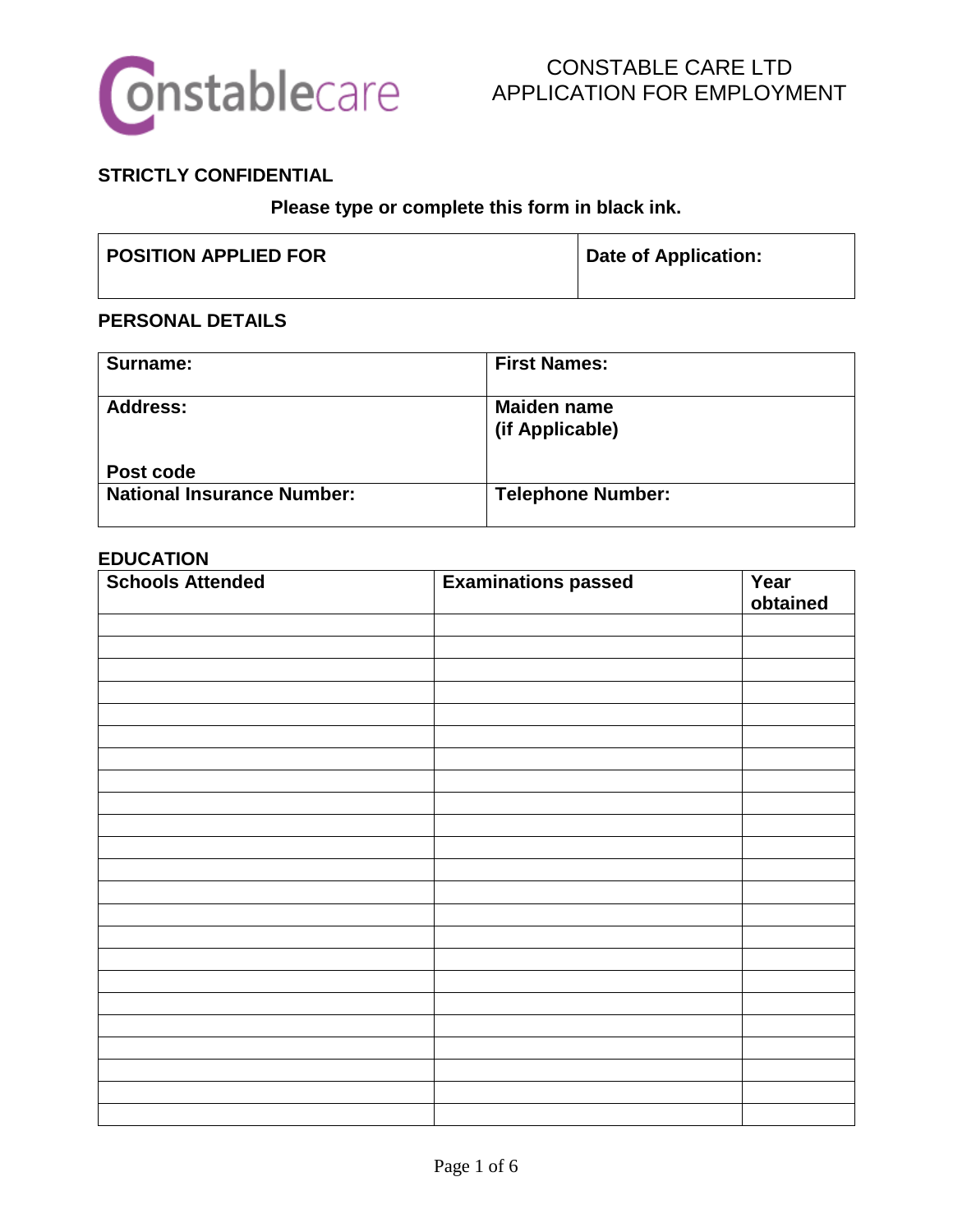

| <b>College, University or other Further</b><br><b>Education</b> | Degree/s, Awards or<br><b>Professional Qualifications</b> | <b>Date</b> |
|-----------------------------------------------------------------|-----------------------------------------------------------|-------------|
|                                                                 |                                                           |             |
|                                                                 |                                                           |             |
|                                                                 |                                                           |             |
|                                                                 |                                                           |             |
|                                                                 |                                                           |             |
|                                                                 |                                                           |             |
|                                                                 |                                                           |             |
|                                                                 |                                                           |             |
|                                                                 |                                                           |             |
|                                                                 |                                                           |             |
|                                                                 |                                                           |             |
|                                                                 |                                                           |             |
|                                                                 |                                                           |             |
|                                                                 |                                                           |             |
|                                                                 |                                                           |             |
|                                                                 |                                                           |             |
|                                                                 |                                                           |             |
|                                                                 |                                                           |             |

## **REFERENCES**

Please give the name and address of two referees, one of whom should be your present or most recent employer.

| Name | <b>Status</b> | Address and Telephone No |
|------|---------------|--------------------------|
| 1.   |               |                          |
|      |               |                          |
|      |               |                          |
|      |               |                          |
|      |               |                          |
|      |               |                          |
|      |               |                          |
| 2.   |               |                          |
|      |               |                          |
|      |               |                          |
|      |               |                          |
|      |               |                          |
|      |               |                          |
|      |               |                          |
|      |               |                          |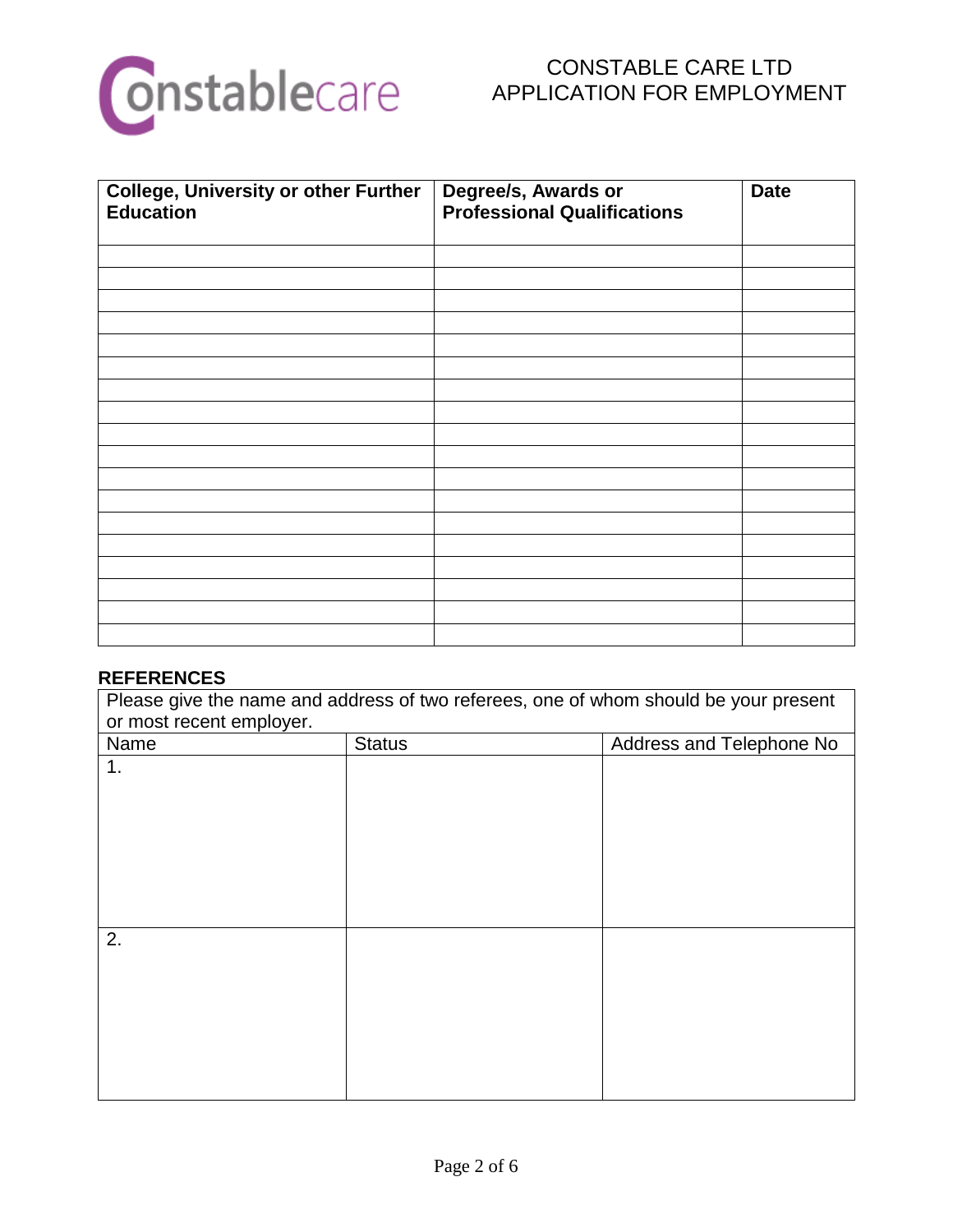

#### **EMPLOYMENT**

**[Please also include any gaps / dates in employment history if applicable, e.g inbetween jobs seeking employment following leaving school, etc].**

| <b>Date</b> |    | Employer's Name and<br>Address (most recent | <b>Position Held</b> | Salary &<br>Benefits | <b>Reason for</b><br>Leaving |
|-------------|----|---------------------------------------------|----------------------|----------------------|------------------------------|
| From        | To | first)                                      |                      |                      |                              |
|             |    |                                             |                      |                      |                              |
|             |    |                                             |                      |                      |                              |
|             |    |                                             |                      |                      |                              |
|             |    |                                             |                      |                      |                              |
|             |    |                                             |                      |                      |                              |
|             |    |                                             |                      |                      |                              |
|             |    |                                             |                      |                      |                              |
|             |    |                                             |                      |                      |                              |
|             |    |                                             |                      |                      |                              |
|             |    |                                             |                      |                      |                              |
|             |    |                                             |                      |                      |                              |
|             |    |                                             |                      |                      |                              |
|             |    |                                             |                      |                      |                              |
|             |    |                                             |                      |                      |                              |
|             |    |                                             |                      |                      |                              |
|             |    |                                             |                      |                      |                              |
|             |    |                                             |                      |                      |                              |
|             |    |                                             |                      |                      |                              |
|             |    |                                             |                      |                      |                              |
|             |    |                                             |                      |                      |                              |
|             |    |                                             |                      |                      |                              |
|             |    |                                             |                      |                      |                              |
|             |    |                                             |                      |                      |                              |
|             |    |                                             |                      |                      |                              |
|             |    |                                             |                      |                      |                              |
|             |    |                                             |                      |                      |                              |
|             |    |                                             |                      |                      |                              |
|             |    |                                             |                      |                      |                              |
|             |    |                                             |                      |                      |                              |
|             |    |                                             |                      |                      |                              |
|             |    |                                             |                      |                      |                              |
|             |    |                                             |                      |                      |                              |
|             |    |                                             |                      |                      |                              |
|             |    |                                             |                      |                      |                              |
|             |    |                                             |                      |                      |                              |
|             |    |                                             |                      |                      |                              |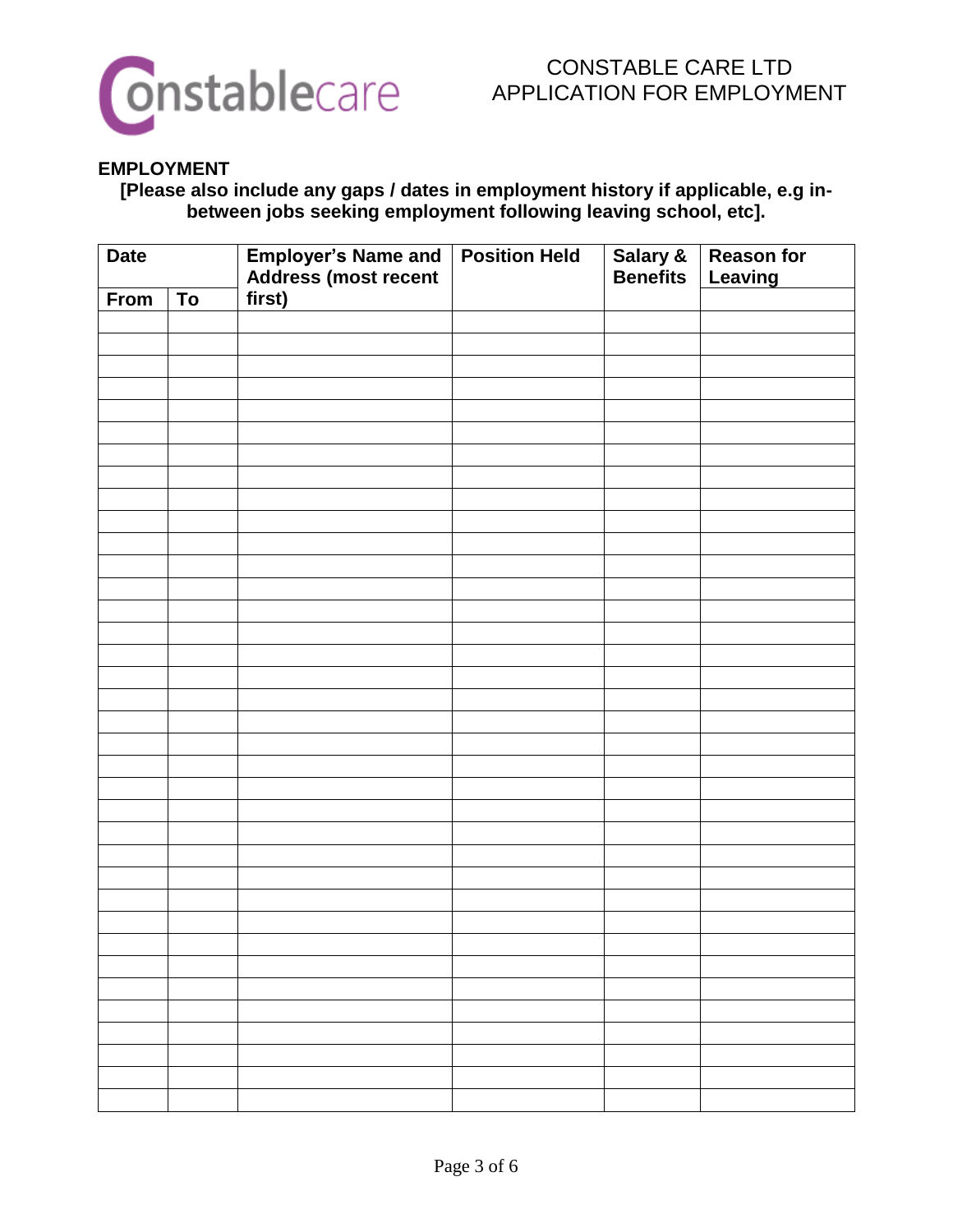

# **KNOWLEDGE, SKILLS AND EXPERIENCE**

Please tell us why you would succeed in this position, setting out relevant knowledge, skills and experience you have gained from current/previous employment or voluntary/community work. You should also provide any other information that may be of interest and relevant to the position. Please also describe your aspirations and ambitions. Please remember to address the criteria mentioned in the Job Description and/or Person Specification when completing your application. *(If necessary, you should continue on* a *separate sheet).*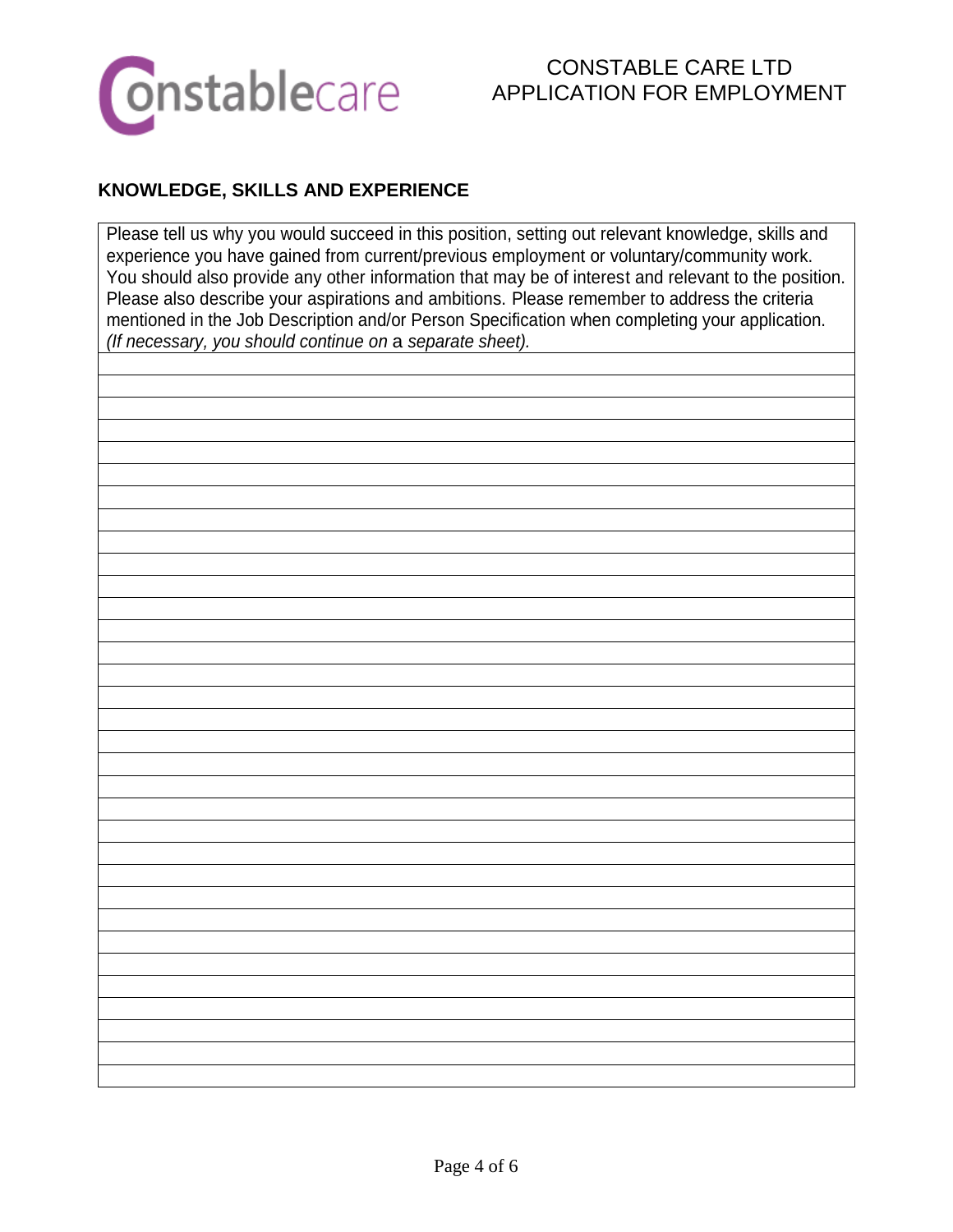

# CONSTABLE CARE LTD APPLICATION FOR EMPLOYMENT

## **ADDITIONAL PERSONAL DETAILS**

Outside interests, leisure time activities and other personal information which you think may assist us in evaluating your application.